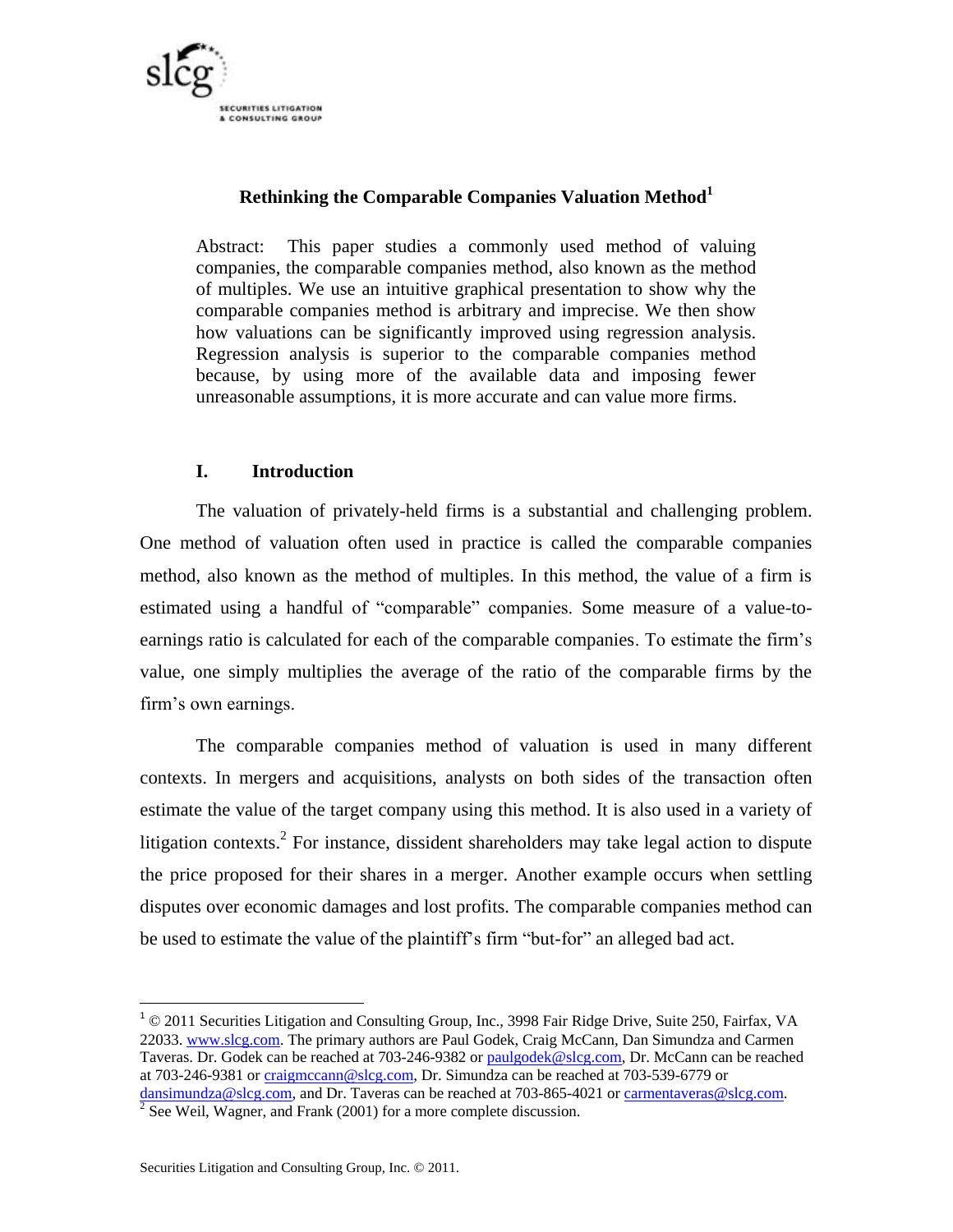The comparable companies method is also used when there is a taxable transaction involving a business. For instance, a business owner might give a family member shares in a private company as a gift or as an inheritance, and the value of the business must be estimated to calculate the beneficiary's gift or estate tax burden. Lastly, in the context of marital dissolutions, any family businesses must be accurately valued in order to reach a fair settlement.

In this paper, using real-world data and simple graphs, we examine the arbitrariness and imprecision of the CCV method and suggest a demonstrably superior alternative based on regression analysis. Using a simple empirical test we measure the accuracy of these two valuation methods. We show that the method based on regression analysis is superior to the comparable companies method because, by using more of the available data and imposing fewer unreasonable assumptions, it is more accurate and can value more firms. We value 250 public companies using these two methods and find that regression analysis generates more accurate predictions for approximately 85% of the firms. Moreover, we show that regression analysis can accurately value firms which the comparable companies method cannot.

Our main criticisms of the comparable companies method can be conveyed through a simple example. Presented with Figure 1, any student in a first-year, undergraduate statistics course should be able to estimate the relationship between the Yvariable plotted on the vertical axis and the X-variable plotted on the horizontal axis. That same student is likely to plot a linear relationship using Ordinary Least Squares that looks like the solid line in Figure 1 and warn you that, although this is the best she can do given the data, you should not place much credence in the relationship because you only gave her six observations. Now, if you instructed her to ignore the observation with the negative X-value and to assume the relationship between Y and X has to be strictly proportional, a good student would protest mightily that you now have only five observations and that Y is clearly not proportional to X and so the resulting relationship represented by the dashed line is nearly meaningless. In what follows, we explain that what our first year statistics student knows is worthless passes for analysis under the comparable companies approach to valuing companies.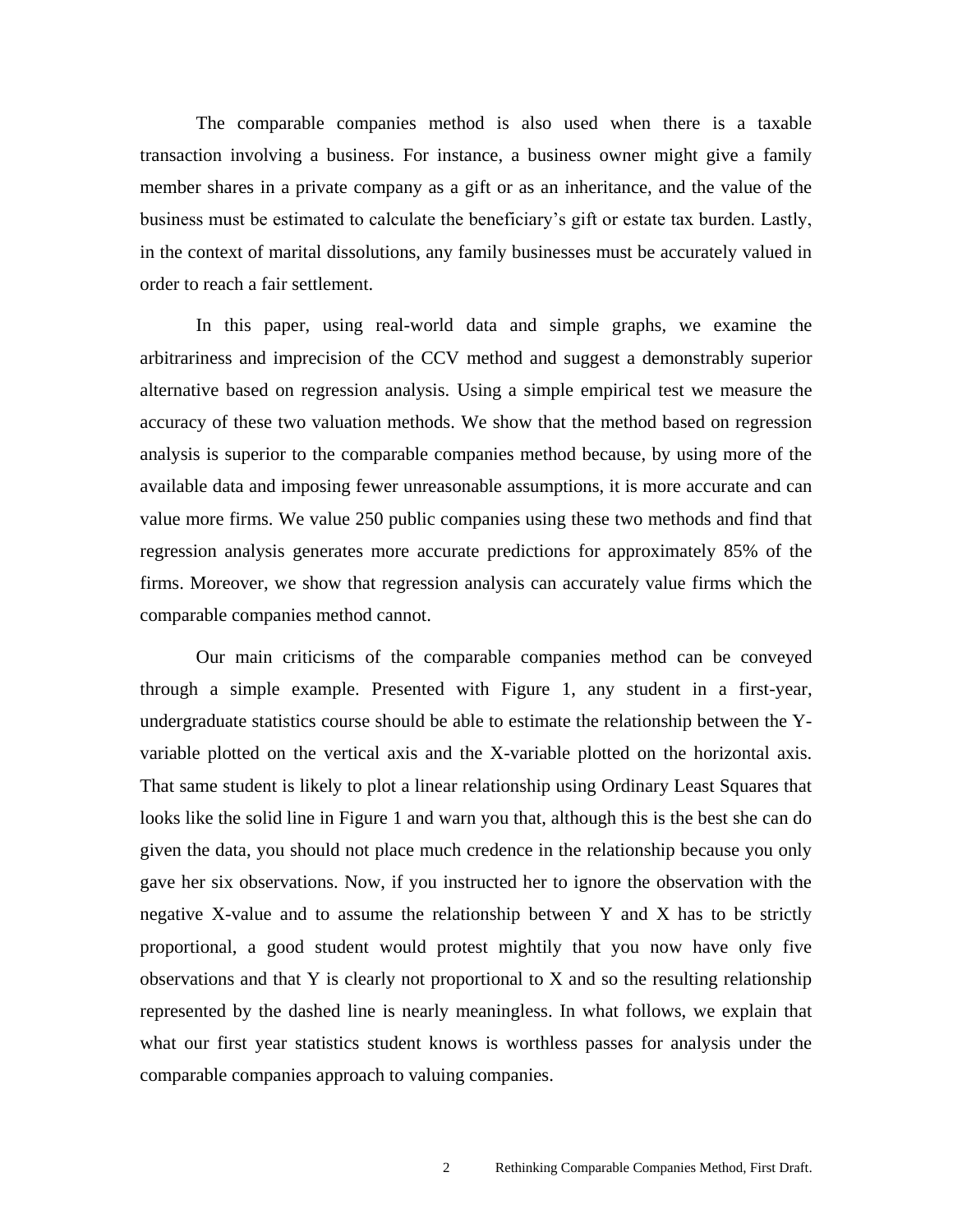**Figure 1: Too Few Observations, Not Enough Freedom**



**II. Review of the Practitioner-Oriented Comparable Companies Valuation Literature**

The group of comparable companies typically consists of a handful of firms from the same industry as the firm being valued. The market values of these peer group firms are known either because they are publicly traded companies or were recently valued in a market transaction.

The observed market value of the peer group firms used in the numerator of the ratios can be measured by the market value of their common stock outstanding (equity value) or by the market value of all their outstanding securities including debt (enterprise value). The denominator in ratios using equity value is commonly net income or free cash flow. In ratios using enterprise value, revenue, earnings before interest and taxes (EBIT) or earnings before interest, taxes, depreciation and amortization (EBITDA) are common. The comparable companies method implies that equity or enterprise value is a simple multiple of the measure of earnings, revenues or assets used. Table 1 lists some valuation multiples commonly referenced in the practitioner-oriented literature.<sup>3</sup>

<sup>&</sup>lt;sup>3</sup> Sources checked include: Stowe et al (2002), pp. 179-246; Ibbotson Associates (2004), pp. 25-31; Cornell (1993), pp.56-98; Koller, Goedhart, and Wessels (2010), pp. 287-322; CFA® Program Curriculum (2009), Volume 3 pp. 269-275; Damodaran (2006), pp. 255-324.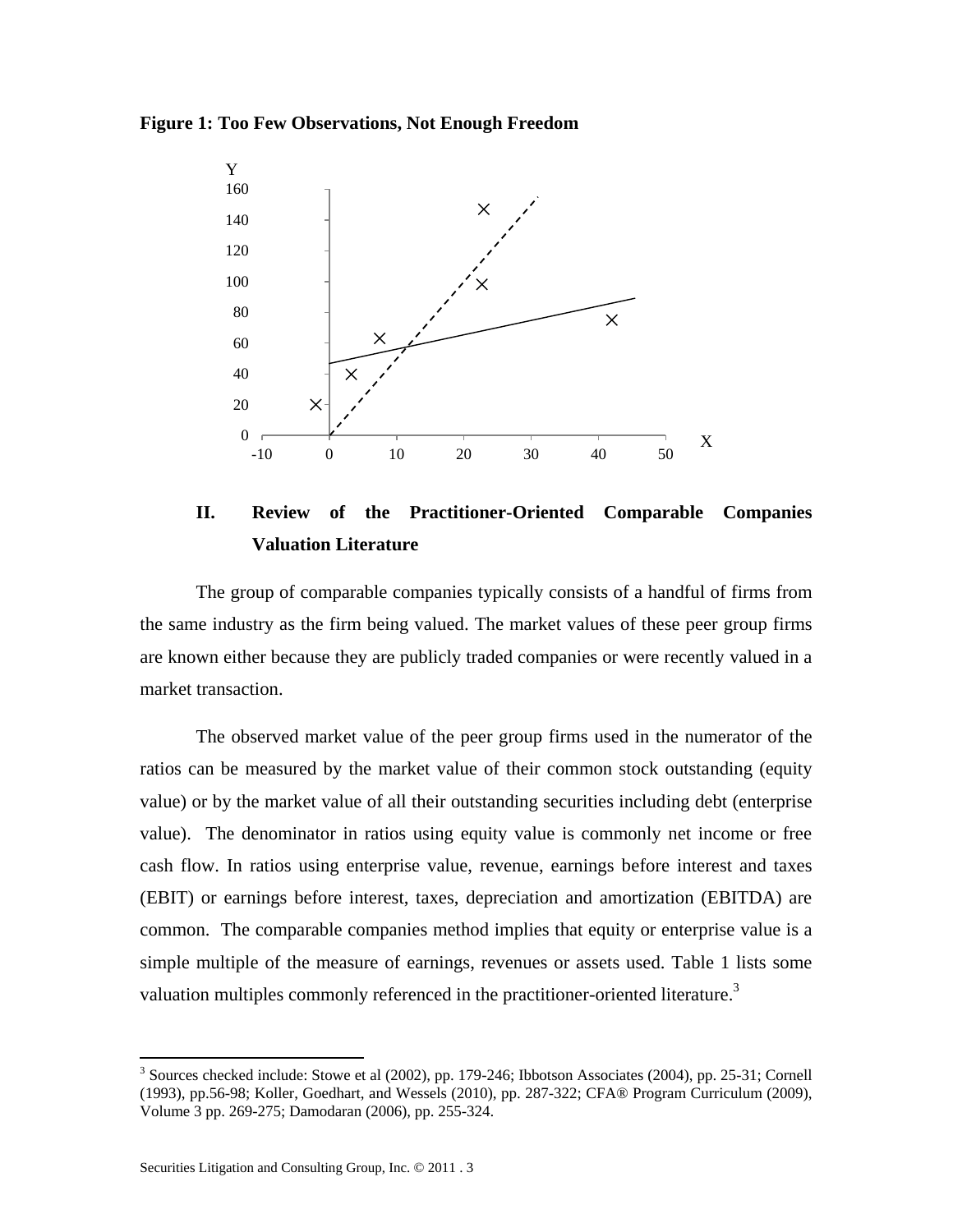#### **Table 1: Commonly Used Multiples**

| <b>Equity Value</b>     | <b>Equity Value</b>     | <b>Equity Value</b>         |
|-------------------------|-------------------------|-----------------------------|
| Net Income              | Free Cash Flow          | <b>Book Value of Assets</b> |
| <b>Enterprise Value</b> | <b>Enterprise Value</b> | <b>Enterprise Value</b>     |
| Revenue                 | <b>FRIT</b>             | <b>EBITDA</b>               |

Equity multiples can be misleading if there is considerable variation in the amount of financial leverage across the peer group firms and between the peer group firms and the firm being valued, as they lead to different valuations for otherwise similar firms.<sup>4</sup> Enterprise value multiples are preferable to equity value multiples if there is substantial variation in financial leverage across the peer group firms and the firm being valued. If the enterprise value is being estimated, the scaling variable should be a cash flow available to both equity and debt – EBIT or EBITDA.

After the decision is made to use one or more of the multiples listed in Table 1 and the requisite data is collected, either some of the comparable firms or the target itself may have a negative or zero-value for the variable in the denominator. For example, the analyst may decide to value a firm based on enterprise value to EBITDA and equity to net income ratios for eight publicly traded firms but learn that two of the eight comparable firms have negative EBITDA and the subject firm has negative net income. The practitioner literature suggests dropping the two comparable companies with negative EBITDA values and abandoning the equity to net income multiple.  $5$  The standard comparable companies approach thus severely limits the data and methods available to an analyst resulting in unnecessarily imprecise and inaccurate estimates of value.

 4 For examples, see Koller, Goedhart, and Wessels (2010), p. 307, and Bader (2002), pp. 29-32. These issues are related to the original insights of Modigliani and Miller that the value of a firm should, as a first approximation, be independent of its capital structure. See Modigliani and Miller (1958), pp. 261-97, and Miller (1977), pp. 261-75.

<sup>&</sup>lt;sup>5</sup> For examples see Koller, Goedhart, and Wessels (2010), p. 312, Exhibit 14.6, and Damodaran (2006), p. 260.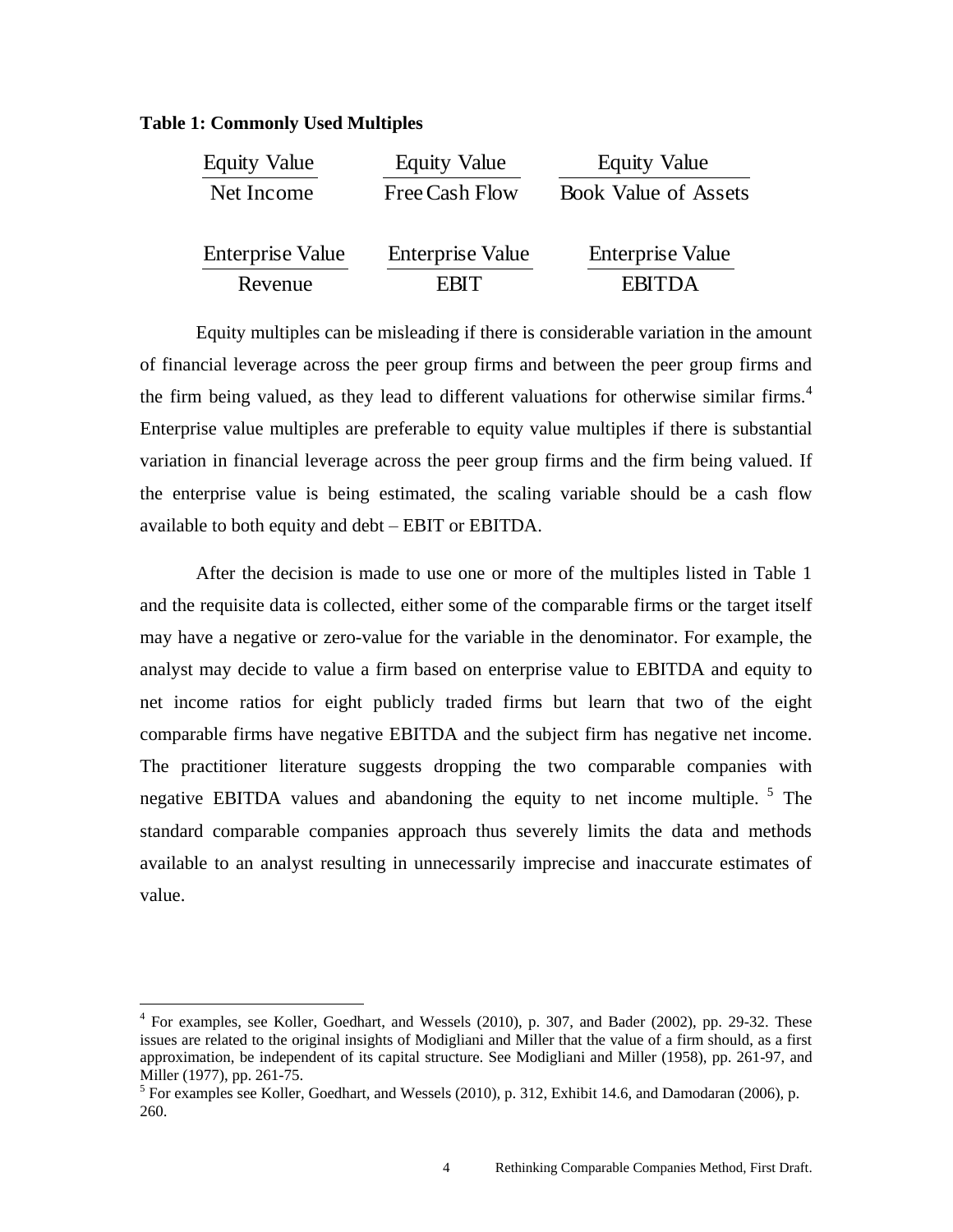# **III. An Example**

We present as an example a valuation which took place in a recent merger. On October 21, 2009, Equinix Inc. announced its intent to acquire Switch and Data Facilities Company, Inc. Both companies were involved in the internet exchange services industry. The companies filed a joint proxy statement on November 25, 2009 advising stock holders to vote for the merger. As is common in such proxy statements, the firms' financial advisors issued a "fairness opinion", in which they found the proposed deal to be "fair, from a financial point of view," to the stockholders.<sup>6</sup> The valuation analysis supporting the fairness opinion is included in the proxy statement.<sup>7</sup>

Raymond James acted as a financial advisor for the target. In determining the fairness of the transaction, Raymond James estimated the value of Switch and Data using a variety of methods, one of which was the comparable companies approach. In this analysis, Raymond James used four publicly traded companies. All were "data center collocation and interconnection providers". Equinix, the acquirer, was used as one of the comparable companies. Raymond James calculated enterprise value to revenues and adjusted EBITDA multiples for the four comparable companies over three time frames: the most recent twelve months for which data were available, and the 2009 and 2010 calendar years (both estimated).  $8$  Table 2, copied from the proxy statement, provides information about the ratios Raymond James calculated for the comparable companies.

|                             |                             |       |       | Enterprise Value / Adjusted |       |                   |
|-----------------------------|-----------------------------|-------|-------|-----------------------------|-------|-------------------|
|                             | Enterprise Value / Revenues |       |       | <b>EBITDA</b>               |       |                   |
|                             | Trailing 12                 | 2009E |       | Trailing 12                 | 2009E | 2010 <sub>E</sub> |
|                             | Months                      |       | 2010E | Months                      |       |                   |
| Mean                        | 3.7                         | 3.4   | 2.9   | 11.0                        | 9.9   | 8.2               |
| Median                      | 3.7                         | 3.4   | 2.8   | 12.1                        | 10.4  | 8.4               |
| Minimum                     | 1.5                         | 1.5   | 1.5   | 6.3                         | 6.5   | 6.1               |
| Maximum                     | 6.0                         | 5.4   | 4.5   | 13.4                        | 12.2  | 9.9               |
| <b>Merger Consideration</b> | 4.5                         | 4.1   | 3.2   | 12.9                        | 11.3  | 9.0               |

#### **Table 2: Summary Statistics for Multiples Used In a Merger**

 $6$  See Cain and Dennis (2011) for a thorough discussion of the use of fairness opinions.

 $7$  The SEC filing can be found at:

 $\overline{a}$ 

[www.sec.gov/Archives/edgar/data/1101239/000119312509242492/ds4.htm](http://www.sec.gov/Archives/edgar/data/1101239/000119312509242492/ds4.htm)

<sup>&</sup>lt;sup>8</sup> Adjusted EBITDA is earnings before interest, taxes, depreciation and amortization, plus stock-based compensation expense, extraordinary one-time expenses, and non-cash deferred rent expenses.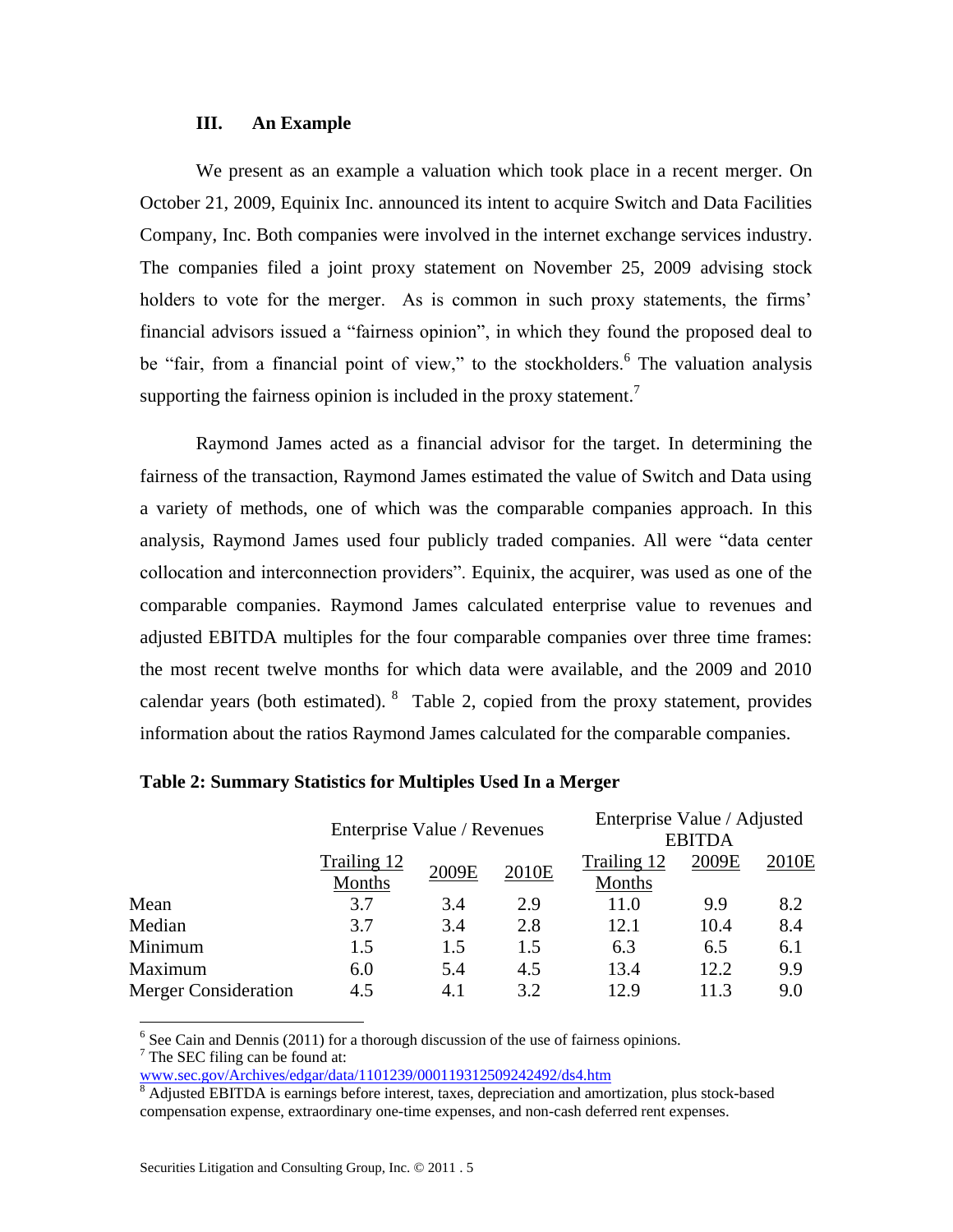The first four rows list summary statistics. The last row, titled Merger Consideration, is included to help interpret these ratios in the context of the merger. The terms of the merger gave Switch and Data shareholders the choice between 0.19409 shares of Equinix common stock or \$19.06 per share for each share of Switch and Data owned. The values in the last row are the multiples implied by the \$19.06 value for shares of Switch and Data common stock. For instance, the value of 4.5 in the first column of the last row is found by first computing Switch and Data's enterprise value under the hypothesis that each share of common stock is worth \$19.06, and then dividing by Switch and Data's actual revenue from the previous twelve months. The rest of the values in the last row are computed in a similar manner.

We can also display the information contained in Table 2 graphically.<sup>9</sup> Figure 2 plots enterprise value against revenue over the trailing twelve months for the comparable companies (i.e. the data in the first column in Table 2).

# **Figure 2: Enterprise Value and Revenue for the Comparable Companies**



 $\overline{\phantom{a}}$ 

<sup>&</sup>lt;sup>9</sup> The proxy statement provides summary statistics of the ratios, but not the underlying data. We used Bloomberg to access the relevant data. Our multiples are slightly different than those reported in the proxy statement.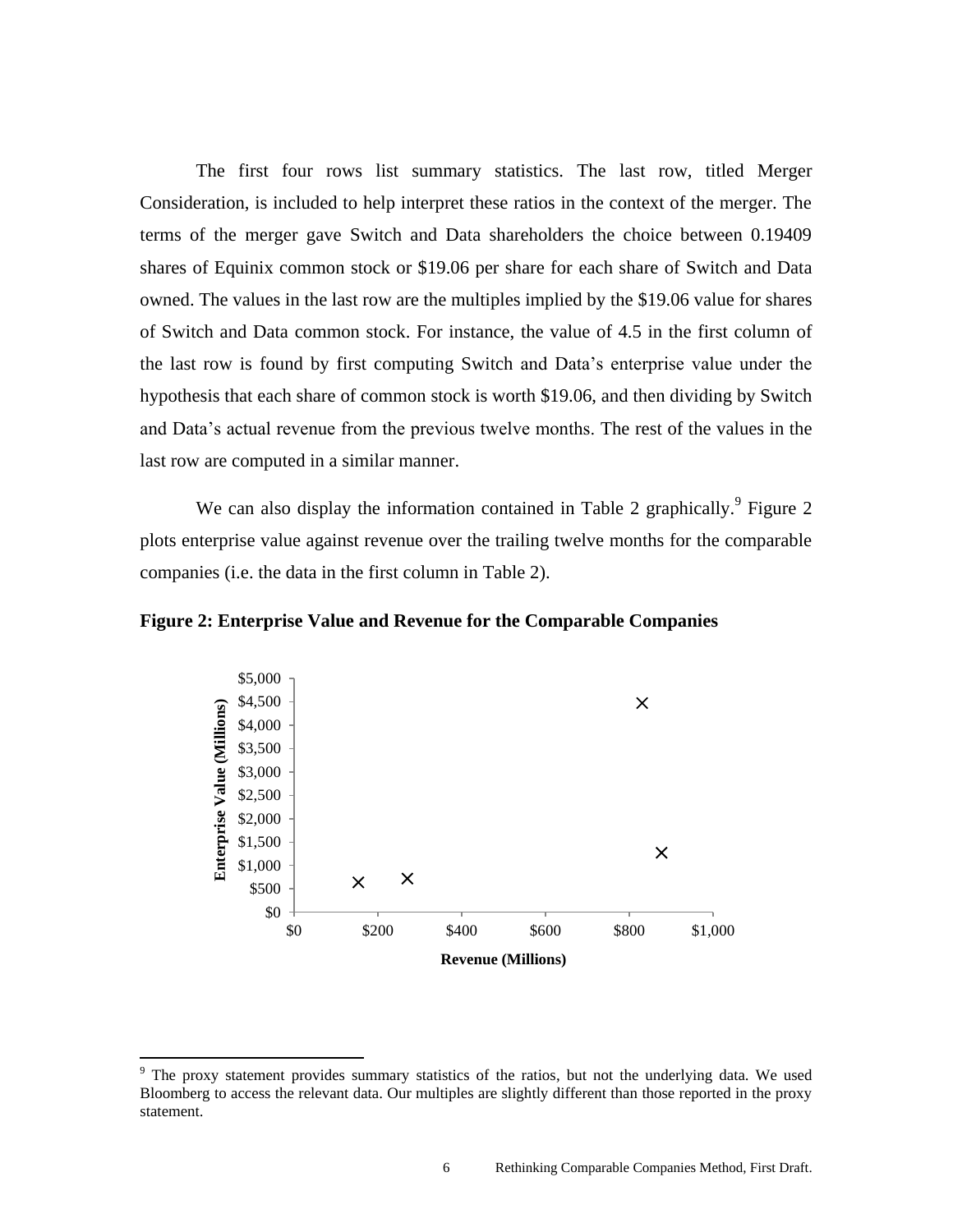To represent the ratio of enterprise value to revenue graphically, we draw a line from the origin (the 0,0 point on the graph) to each data point on the graph identified with an X. The slope of a straight line is simply its "rise over run" so the slope of the line connecting the origin and the company's data point is equal to the ratio of the firm's enterprise value to revenue. These lines have been added to the graph in Figure 3.





The steepest line corresponds to the maximum multiple from Table 1 (6.0), while the flattest line corresponds to the minimum (1.5). The dark solid line labeled "Average" represents the mean multiple of the four comparable companies. The graph shows that the comparable companies are actually quite disparate. This is one reason the CCV method generates inaccurate predictions.

Using these multiples and estimates of revenue and adjusted EBITDA, Raymond James computed the implied estimates of the equity price per share of Switch and Data. These estimates are reported in Table 3.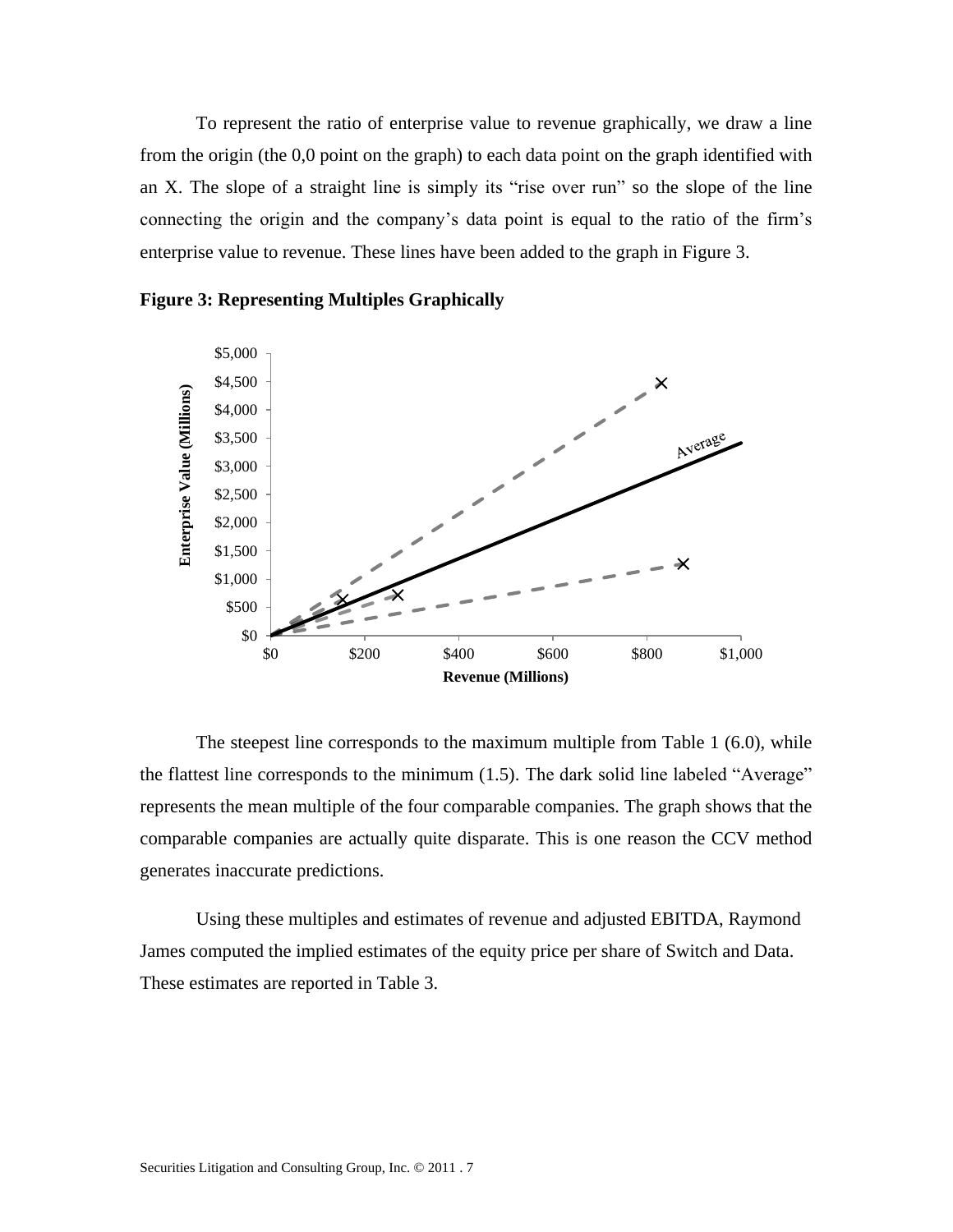|                         |           | Enterprise Value / Revenue |         |           | Enterprise Value / Adjusted<br><b>EBITDA</b> |         |  |
|-------------------------|-----------|----------------------------|---------|-----------|----------------------------------------------|---------|--|
|                         |           |                            |         |           |                                              |         |  |
|                         | Trailing  |                            | 2010E   | Trailing  | 2009E                                        | 2010E   |  |
|                         | 12 Months | 2009E                      |         | 12 Months |                                              |         |  |
| Mean                    | \$14.89   | \$15.29                    | \$16.55 | \$15.43   | \$16.14                                      | \$16.88 |  |
| Median                  | \$14.77   | \$14.90                    | \$15.99 | \$17.57   | \$17.29                                      | \$17.40 |  |
| Minimum                 | \$2.98    | \$4.06                     | \$5.82  | \$6.57    | \$8.84                                       | \$11.35 |  |
| Maximum                 | \$27.02   | \$27.33                    | \$28.42 | \$20.00   | \$21.12                                      | \$21.39 |  |
| Merger<br>Consideration | \$19.06   | \$19.06                    | \$19.06 | \$19.06   | \$19.06                                      | \$19.06 |  |

# **Table 3: Estimates of Switch and Data's Value of Equity**

To compute the 14.89 value in the first column of the row titled "Mean", Switch and Data's revenue over the previous twelve months is multiplied by the mean multiple of 3.7, listed in Table 2, to get Switch and Data's estimated enterprise value of \$725 million.<sup>10</sup> Subtracting debt, minority interest and preferred shares, and then adding cash, gives an estimate of Switch and Data's equity value. Dividing Switch and Data's equity value by the number of shares outstanding yields an estimate of the equity value per share of \$14.89.

Figure 4 illustrates this application of the comparable companies approach. Switch and Data's estimated enterprise value is the point on the "Average" line directly above \$195.8 million on the revenue  $axis$ <sup>11</sup>. The range of estimates generated by the comparable companies approach and reported in Table 3 is quite large and is reflected in the dispersion of the dotted lines in Figure 2. Using the lowest valuation ratio gives a per share equity value for Switch and Data of \$2.98, while using the largest valuation ratio gives a per share value of \$27.02. Given the number of shares outstanding, this range of multiple alone could have "justified" a transaction price ranging from \$100 to \$935 million. To put this range into perspective, the range itself is greater than the actual transaction price (\$670 million).

 $\overline{a}$ 

<sup>&</sup>lt;sup>10</sup> While information on Switch and Data's revenue over the twelve months prior to the merger is not publicly available, we estimate it at \$195.8 million using data supplied in the proxy statement.

 $11$  Since we do not have access to the data Raymond James used, our multiple is slightly different than the value of 3.7 reported in Table 2, and hence our estimated value is slightly lower.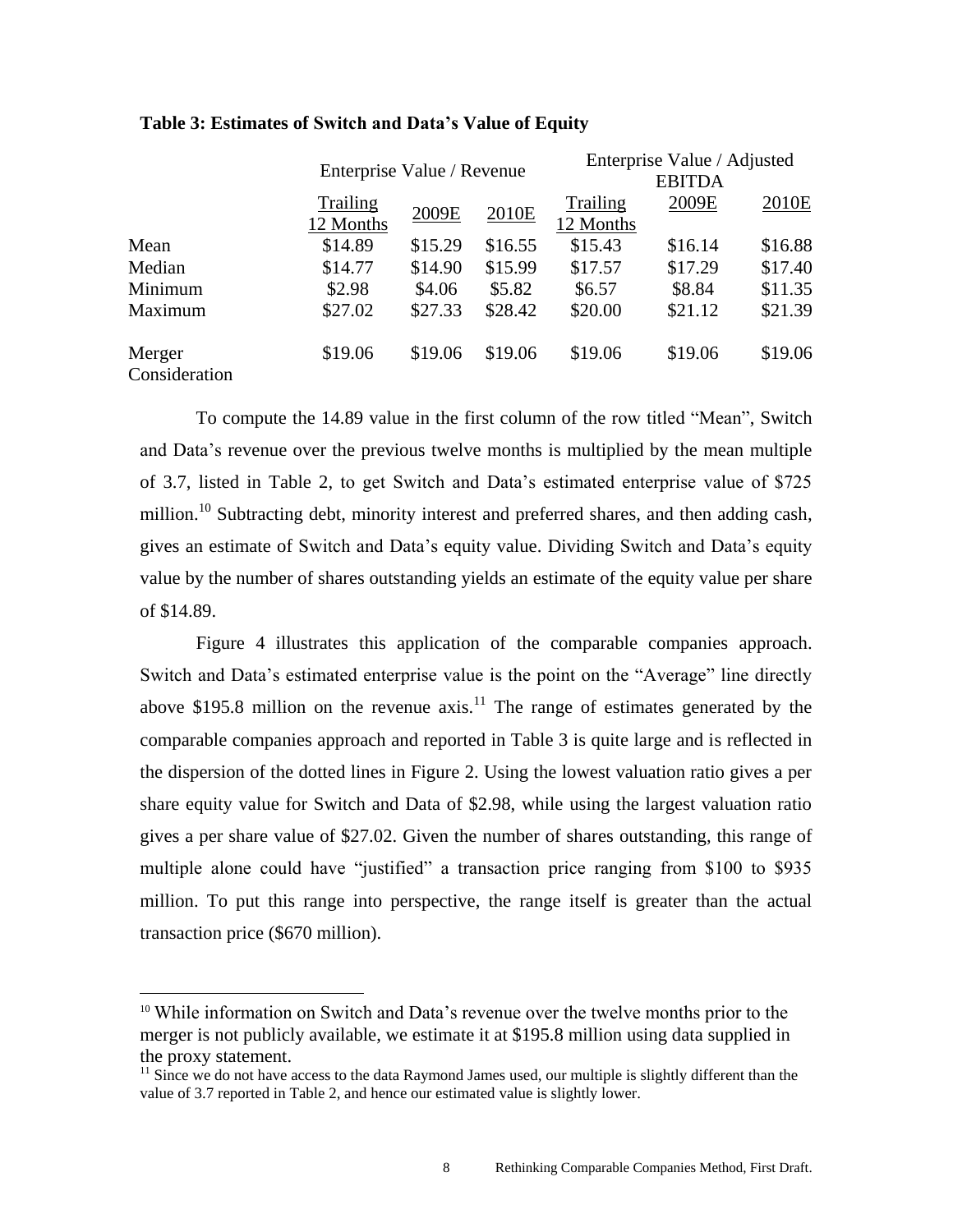**Figure 4: Estimated Enterprise Value**



# **IV. Methodology**

In this section, we describe a simple test of the accuracy of the comparable companies approach to valuation. We use Bloomberg to obtain financial data for 250 public firms in the three Standard Industry Classification (SIC) codes described in Table 4. We will value each of these firms, using other firms in the same industry as its comparables, and compare the accuracy of the different methods.

Our analysis will use two multiples: Enterprise-Value-to-EBITDA, and Enterprise-Value-to-Revenue. Enterprise value is calculated as of December 31, 2010. EBITDA and Revenue are measured over the 2010 calendar year. Since fiscal years can vary by firm, we collected quarterly data and aggregated the EBITDA and revenue data so that all firms are measured over the same time period.<sup>12</sup> We discarded 19 firms whose fiscal quarters do not align with the calendar quarters.

We define two samples for each multiple: the firms with positive multiples (the "Positive" sample), and all firms (the "Full Dataset" sample). The comparable companies

 $\overline{\phantom{a}}$ 

 $12$  Because of earnings revisions and corrections, the sum of the quarterly measures does not always equal the annual measures. Due to the firms' different fiscal years, it is not possible to use the updated annual measures for all firms. Our qualitative results do not change when using revised annual earnings where possible (i.e. the firms whose fiscal year ends on 12/31/2010.)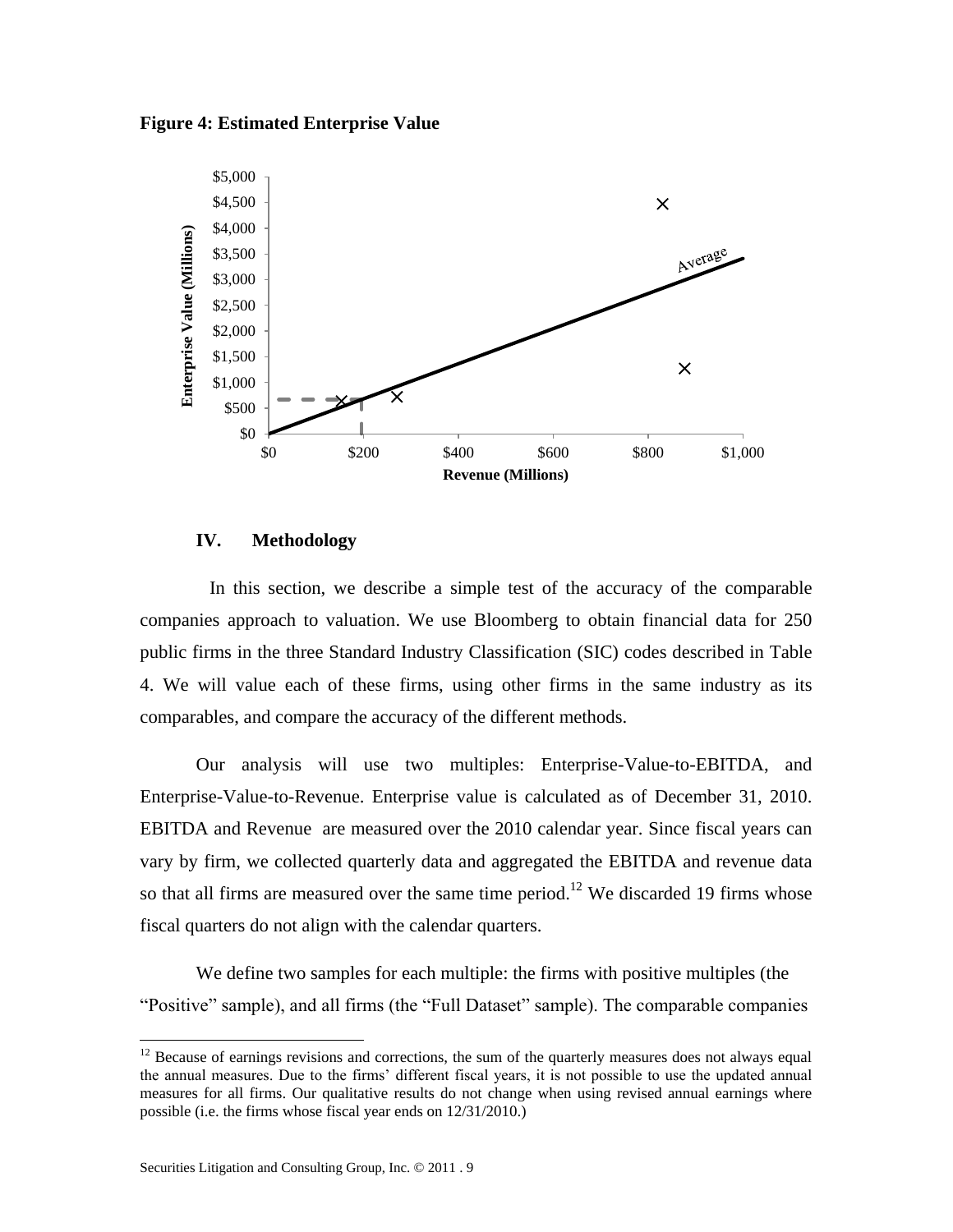method is only used on the Positive sample, while the regression method is used on both samples. Table 4 provides information about the different samples we use by industry.

|          |                     | EV/Revenue       |                     |  |
|----------|---------------------|------------------|---------------------|--|
| Positive | <b>Full Dataset</b> | Positive         | <b>Full Dataset</b> |  |
| Sample   | Sample              | Sample           | Sample              |  |
| 72       | 219                 | 185              | 229                 |  |
|          |                     | 12               | 12                  |  |
| h        | 8                   | $\mathbf Q$      | 9                   |  |
|          |                     | <b>EV/EBITDA</b> |                     |  |

# **Table 4: Description of Industries and Samples**

While all of firms within the same SIC code are in the same industry, they may nevertheless not be truly "comparable". For instance, in the pharmaceutical industry, long-established, multi-billion dollar firms like Pfizer and Johnson & Johnson should not be used to value young, small firms who have little revenue and who derive most of their value from potential future success. Therefore, in the Pharmaceutical industry, we limit the group of comparable firms to be those with similar enterprise values to the firm being valued. The results we present below use the next 10 larger firms, and the next 10 smaller firms (for a total of 20), as the group of comparable companies.<sup>13</sup>

#### **The Comparable Companies Method**

The comparable companies estimates are computed in the same manner as described earlier in this paper. For each firm in the sample, we compute the Enterprise-Value-to-EBITDA and Enterprise-Value-to-Revenue ratios for the comparable companies, average these ratios, and multiply the average peer company ratio by either the subject firm's EBITDA or Revenue .

# **The Regression Method**

 $\overline{\phantom{a}}$ 

The original motivation for this paper came from an observation that the comparable companies method is in fact quite similar to running a regression on an extremely small sample of comparable firms, with the regression constant constrained to equal zero. Since there is no compelling reason that enterprise value must be directly

<sup>&</sup>lt;sup>13</sup> We experimented with different size groups and found no substantive change in the qualitative results.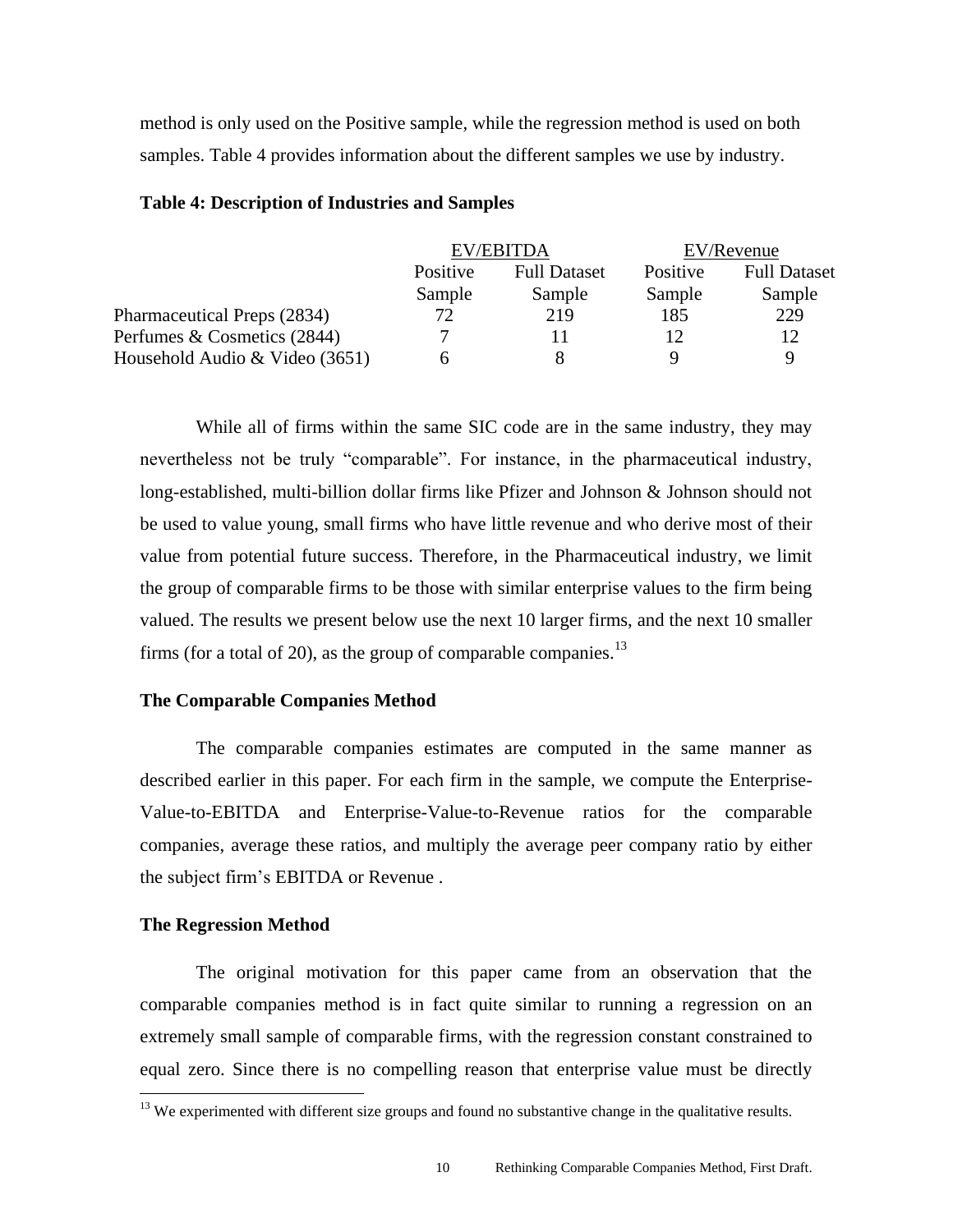proportional to EBITDA or Revenue, we relax this constraint in our regression analysis. We model enterprise value as a linear function of the earnings variable:  $EV = \alpha + \beta X +$  $ε$ , where EV is enterprise value, X is either EBITDA or Revenue, α and β are parameters to be estimated, and  $\varepsilon$  is the error term. We follow Liu, Nissim, and Thomas (2002) and scale both sides by enterprise value. This is done to correct for Heteroskedasticity, and, as explained in Baker and Ruback (1999), is likely to give more precise estimates. The equation we estimate is:  $1 = \alpha \frac{1}{\pi}$  $rac{1}{EV} + \beta \frac{X}{EV}$  $\frac{X}{EV} + \frac{\varepsilon}{EV}$  $\frac{\epsilon}{EV}$ . We estimate this equation using ordinary least squares, which chooses values for  $\alpha$  and  $\beta$  that minimize the sum of the squared differences between the actual and predicted enterprise values. The group of comparable firms is formed in the same way as in the comparable companies estimates. The estimate of enterprise value is computed as  $\widehat{EV}_t = \widehat{\alpha} + \widehat{\beta} X_t$ , where  $\widehat{EV}_t$  is the target firm's predicted enterprise value,  $X_t$  is the value of the target's scaling variable,  $\hat{\alpha}$ is the estimate of the constant, and  $\hat{\beta}$  is the estimate of the slope coefficient.<sup>14,15</sup>

# **Comparing the Comparable Companies and Regression Methods**

To measure accuracy, we compute the absolute percentage error of each estimate. The absolute percentage error is defined as the absolute value of the difference between the estimated value and the true value, divided by the true value.

Before stating our results, it is useful to see how the two estimation techniques differ graphically. We will show how the comparable companies and regression analysis methods estimate the value of Astex Pharmaceuticals, Inc. For expository purposes, the group of comparable companies is limited to five firms of similar value from the same SIC code (2834). This example was chosen from our dataset because it nicely illustrates the problems with the comparable companies method and shows how the regression method can improve the valuation. Figure 5 plots enterprise value and EBITDA for the five comparable companies.

 $\overline{\phantom{a}}$ 

 $14$  A similar model omitting the constant was also estimated. As expected, this model, which effectively restricts the constant to be zero, performed worse than the unconstrained model.

<sup>&</sup>lt;sup>15</sup>Extending the model to incorporate more than one measure of earnings as an explanatory variable does not improve estimates. The problem is that the earnings variables are highly correlated, which leads to "multicollinearity" in the explanatory variables. As explained in Greene (2003), the variance of the estimated slope coefficients becomes very large when the explanatory variables are highly correlated. When this is the case, the predicted values become very inaccurate.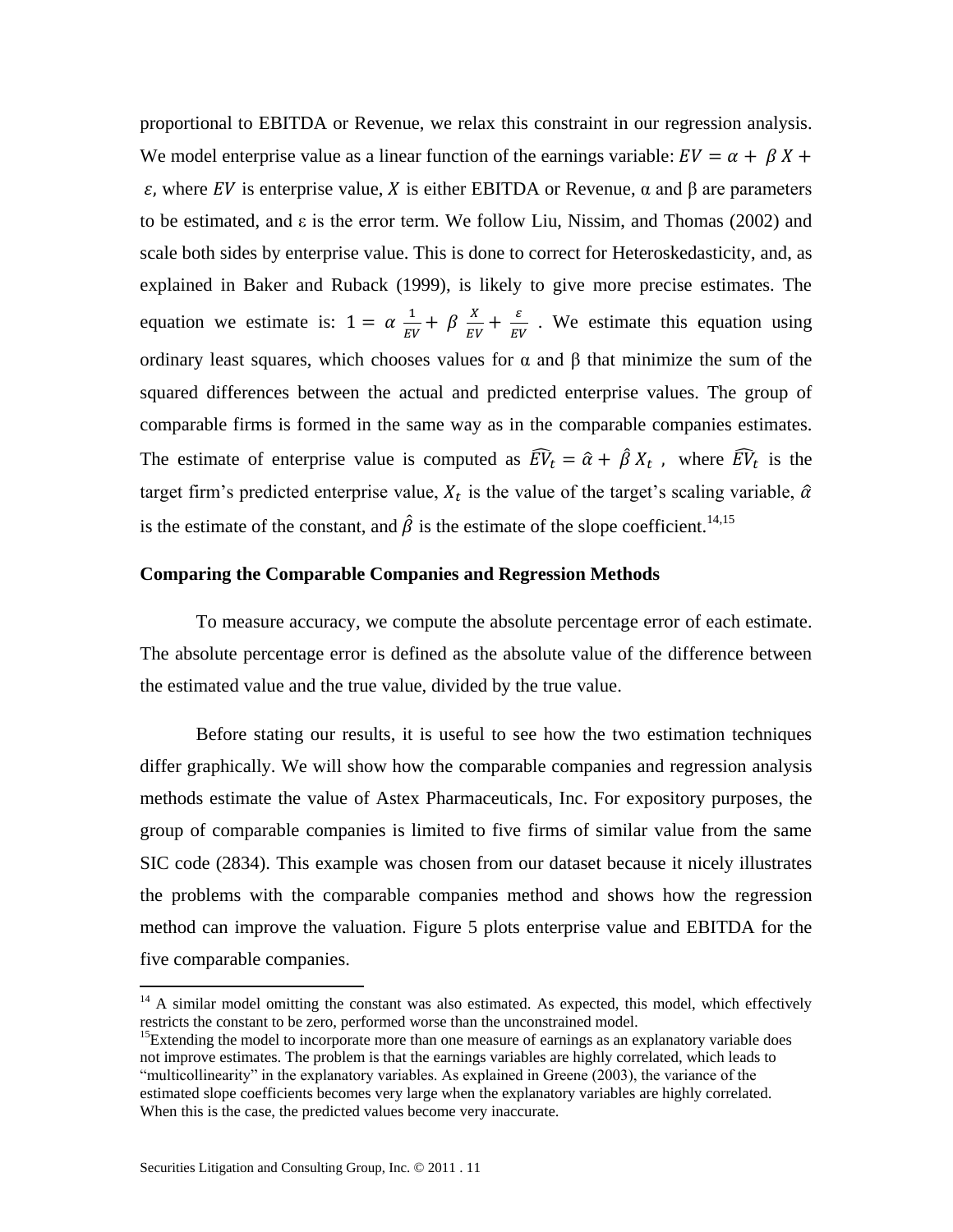**Figure 5: Enterprise Value and EBITDA for the Comparable Companies**



The enterprise-value-to-EBITDA multiples for these five firms can be represented graphically by drawing a line from the origin to the data point for each firm. These multiples, along with the average, are shown in Figure 6.

**Figure 6: Representing Multiples Graphically**

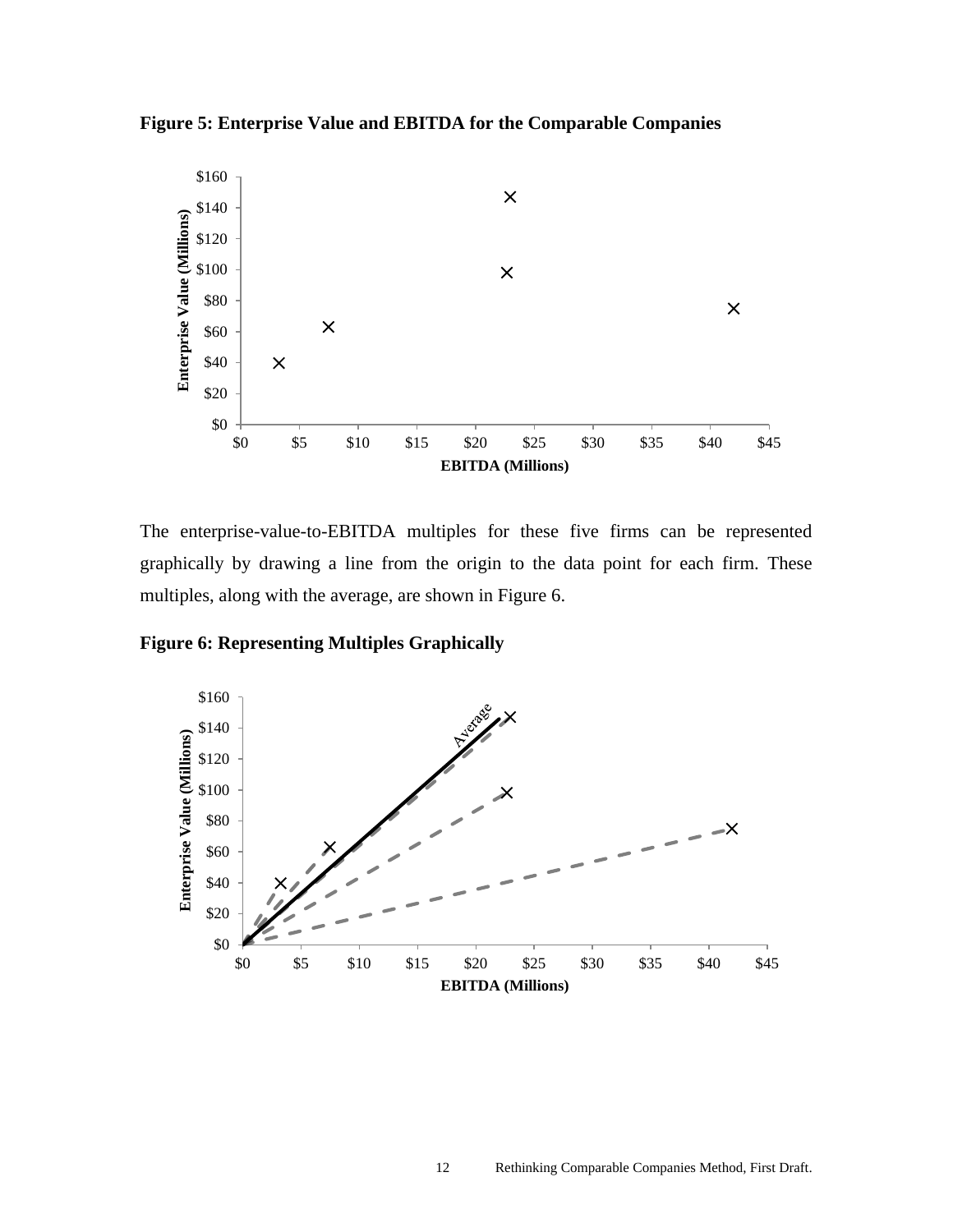Astex's approximately \$110 million estimated enterprise value, computed by multiplying the mean of the comparable companies' multiples by the Astex's \$16.4 million EBITDA, is illustrated in Figure 7.



**Figure 7: Graphical Representation of the CCV Estimate**

Some of the practitioner-oriented literature suggests using the median of the multiples in addition to, and sometimes instead of, the mean. To use the median multiple graphically, we would simply use the firm with the median slope to predict the target's value instead of drawing a new line with the average (mean) slope.

In Figure 8 we plot the predicted enterprise value against the observed enterprise value. The prediction error is the vertical distance between the two points. In order to turn this into a percentage error, we would simply divide the prediction error by the observed enterprise value of the firm. In this case, the predicted value is \$108.8 million, while the observed enterprise value of Astex Pharmaceuticals is \$42.9 million. This corresponds to a percentage error of more than 150%. If we use the median multiple, the estimated enterprise value is \$105.2 million, giving a percentage error of 145.3%.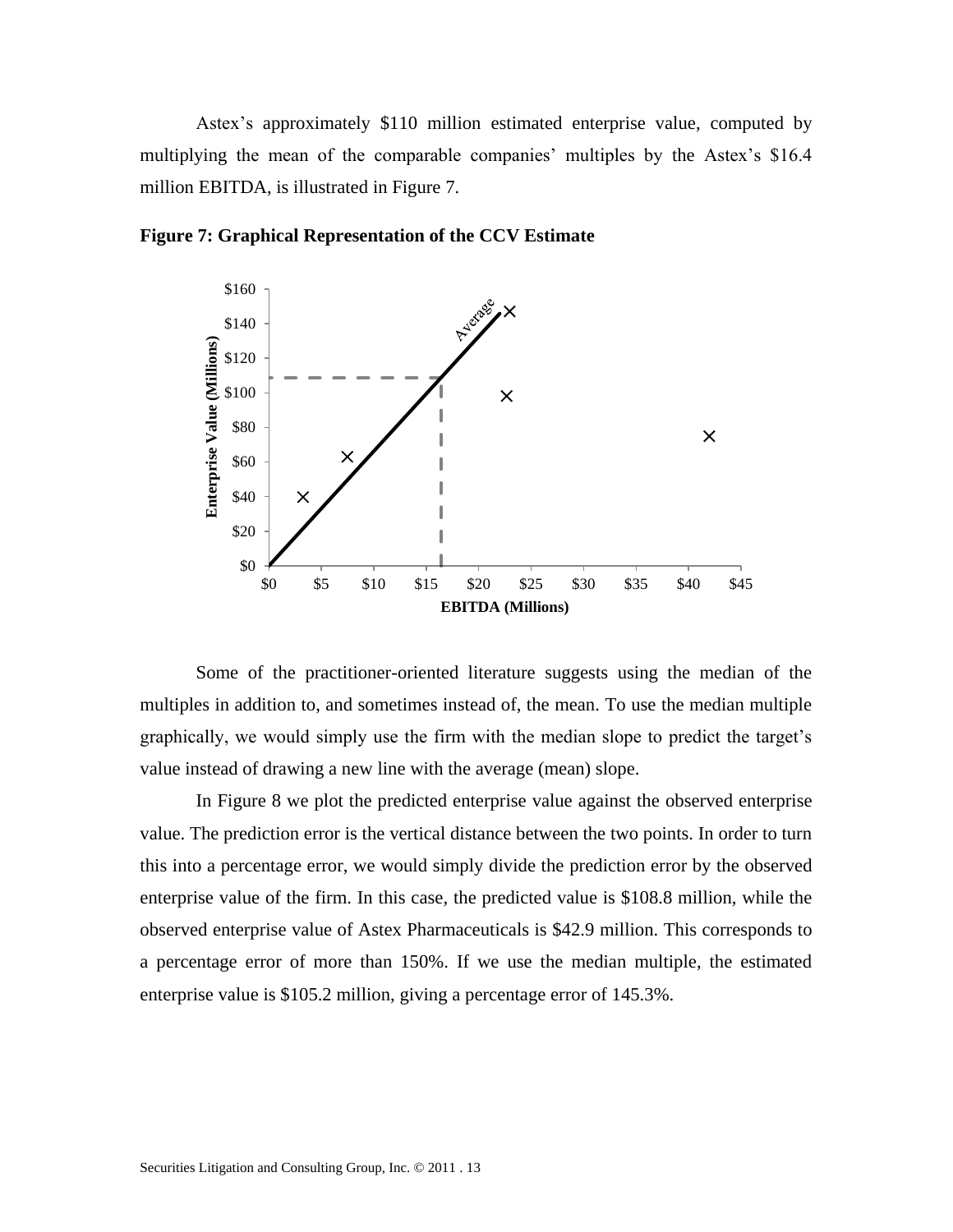



Regression analysis, on the other hand, fits a line to the data in order to minimize the sum of the squared prediction errors. The prediction line for the regression for the valuation of Astex is shown in Figure 9. To compute the estimated value, we multiply Astex's \$16.4 million EBITDA by the estimated 1.19 slope coefficient and add the estimated 44.25 constant. The predicted value and error are also shown in Figure 9.

**Figure 9: Regression Analysis Predicted Values and Prediction Error**

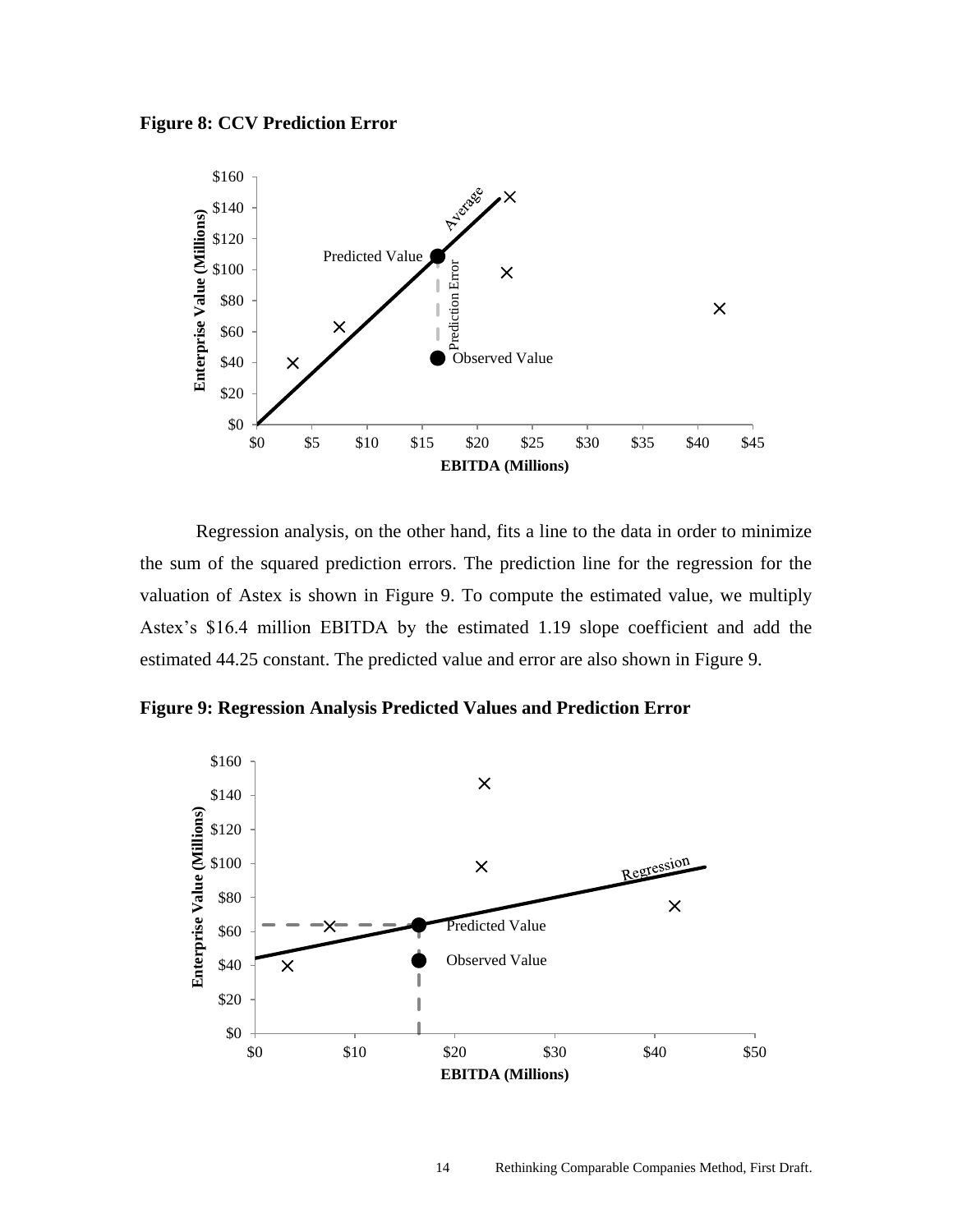The estimate obtained from regression analysis is \$63.8 million, which corresponds to a prediction error of 48.7%. This is much lower than the comparable companies estimates percentage error of over 150%.

#### **V. Results**

In this section we present the results of our empirical analysis. There are three ways in which regression analysis is superior to the comparable companies method. First, regression analysis is more accurate when it is constrained to use the same data as the comparable companies method. Second, it is able to take advantage of more data than the comparable companies method, and its estimates improve when using this data. Third, regression analysis can value firms which the comparable companies method cannot.

Table 5 provides summary statistics of the absolute percentage errors obtained from our different estimation methods. Three estimation techniques are used in this table: the comparable companies method with both the mean and median multiple, and regression analysis. All valuations in this table are on firms from the Positive sample, using only firms from the Positive sample as comparables. The table is split into two parts because results are reported when both EBITDA and revenue are used as explanatory variables.

# **Table 5: Absolute Percentage Errors of Comparable Companies and Regression Estimates**

| <b>EBITDA</b> as the Explanatory Variable |                                  |          |  |
|-------------------------------------------|----------------------------------|----------|--|
| <b>Estimation Method</b>                  | <b>Absolute Percentage Error</b> |          |  |
|                                           | Mean                             | Median   |  |
| $CCV - Mean$                              | 389.3%                           | 107.0%   |  |
| CCV – Median                              | 102.1%                           | 64.3%    |  |
| Regression                                | 55.5%                            | 39.7%    |  |
| Revenue as the Explanatory Variable       |                                  |          |  |
| <b>Estimation Method</b>                  | <b>Absolute Percentage Error</b> |          |  |
|                                           | Mean                             | Median   |  |
| $CCV - Mean$                              | 11,641.8%                        | 1,016.4% |  |
| CCV – Median                              | 11,217.7%                        | 957.5%   |  |
| Regression                                | 31.7%                            | 9.0%     |  |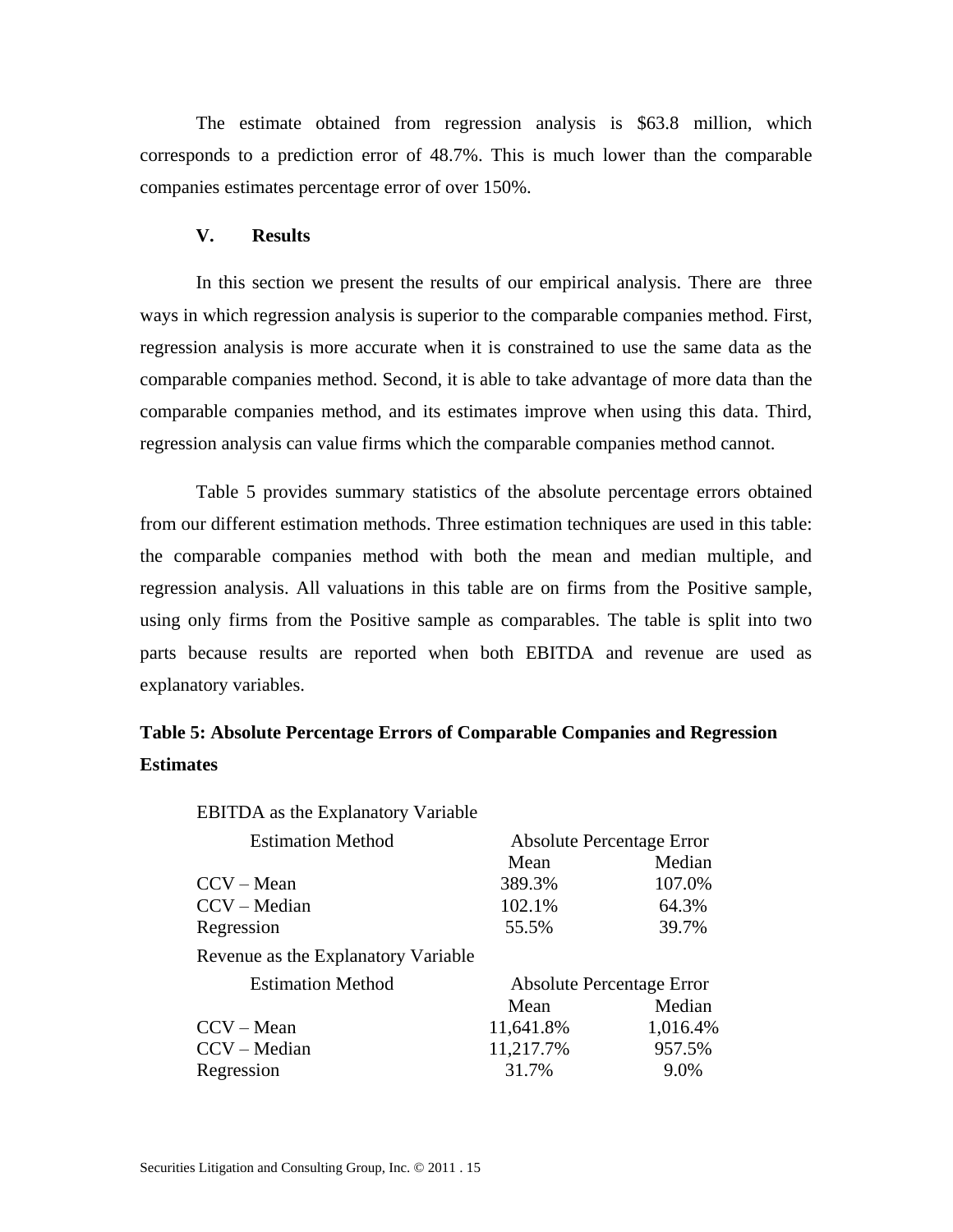The first two rows of Table 5 show that the median multiple performs much better than the mean multiple as an estimator in the comparable companies method. This is because the mean can easily be skewed by one or two large values, while the median is less susceptible to this problem.

The third row in Table 5 reports the results of the regression analysis estimates. Comparing this row to the first two rows in the table provides a direct comparison of the comparable companies and regression analysis methods of valuation. The same firms are valued, using the same group of comparables, for each method. The mean and median absolute percentage errors are smallest when using the regression analysis method. This shows that the regression method generates, on average, more accurate estimates than the comparable companies method. As further evidence, we found that the estimate from regression analysis was better than the comparable companies estimate for more than 84% of the firms.

The regression estimates are much better because the regression technique does not impose as many restrictions on the data as the comparable companies method. In particular, value need not be directly proportional to the scaling variable in the regression model. While the comparable companies method effectively imposes this constraint, the regression method does not. In addition, the Ordinary Least Squares algorithm chooses the parameters to minimize the sum of squared errors in the group of comparables. The comparable companies method, in contrast, simply uses the mean or median of the comparable firms' ratios. This renders the comparable companies estimates more susceptible to outliers.

Another advantage of the regression analysis method of valuation is that it can make use of more data than the comparable companies method. Returning to our earlier example of valuing Astex Pharmaceuticals, Figure 10 shows why the comparable companies method does not typically include firms with negative multiples in its analysis.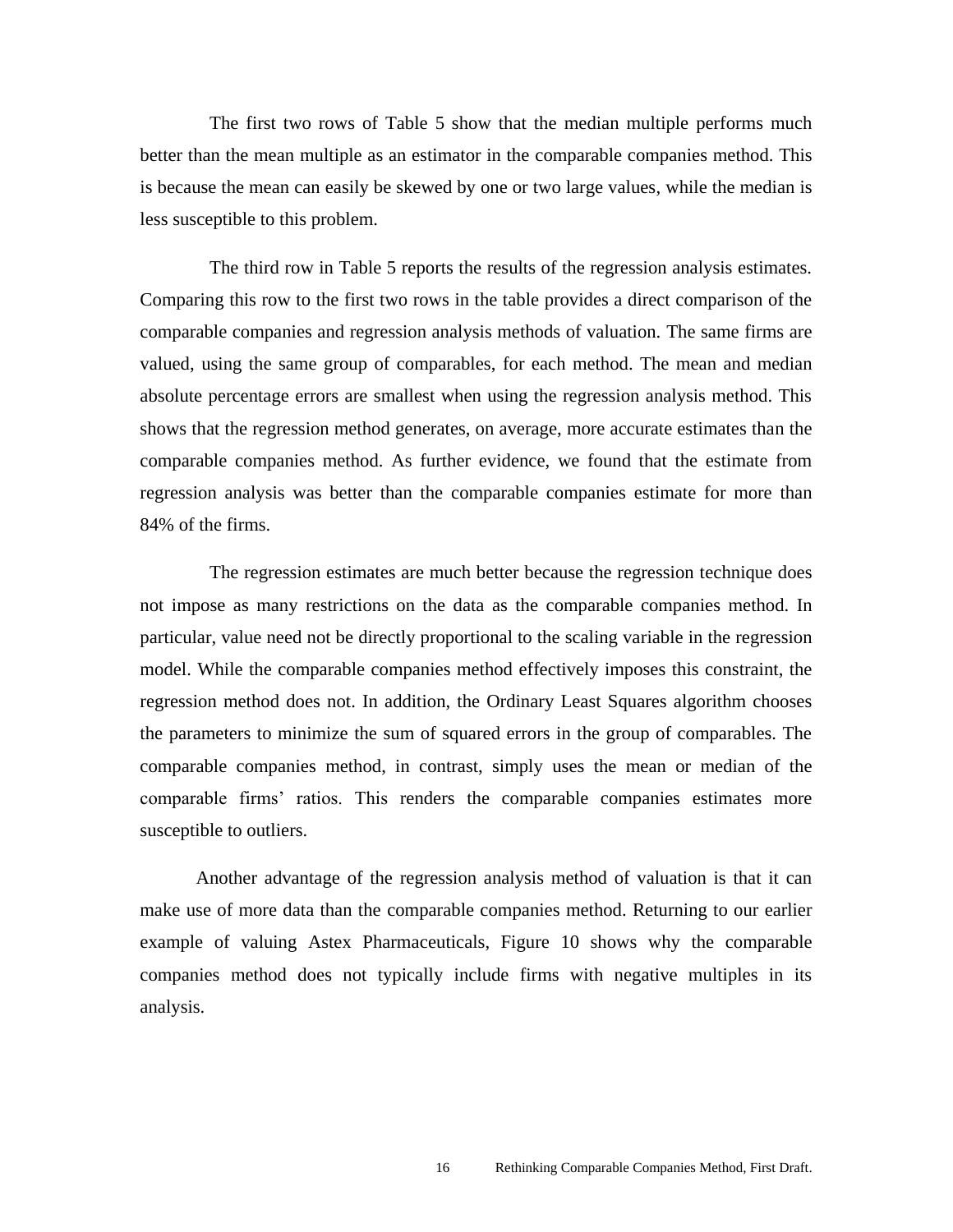## **Figure 10: The Comparable Companies with Negative Multiples**



This graph is identical to Figure 4 except a firm with negative EBITDA has been added to the group of comparable companies. The two firms with EBITDA near zero in the graph provide approximately the same information: in particular, firms can have a positive enterprise value even with very low EBITDA. The comparable companies method would typically discard the observation on the firm with the negative EBITDA. This is because its multiple would be a very large negative number. In contrast, the "nearby" firm with the slightly larger (and positive) EBITDA would have a very large positive multiple. So even though these firms provide very similar information, the comparable companies method would treat them very differently.

Regression analysis, on the other hand, can easily incorporate this additional observation. If the firms are otherwise comparable, it is wasteful to throw out useful information. The regression method therefore allows the analyst to take advantage of more data than the comparable companies method. Figure 11 shows how the predicted values of the regression change as the additional observation is taken into account.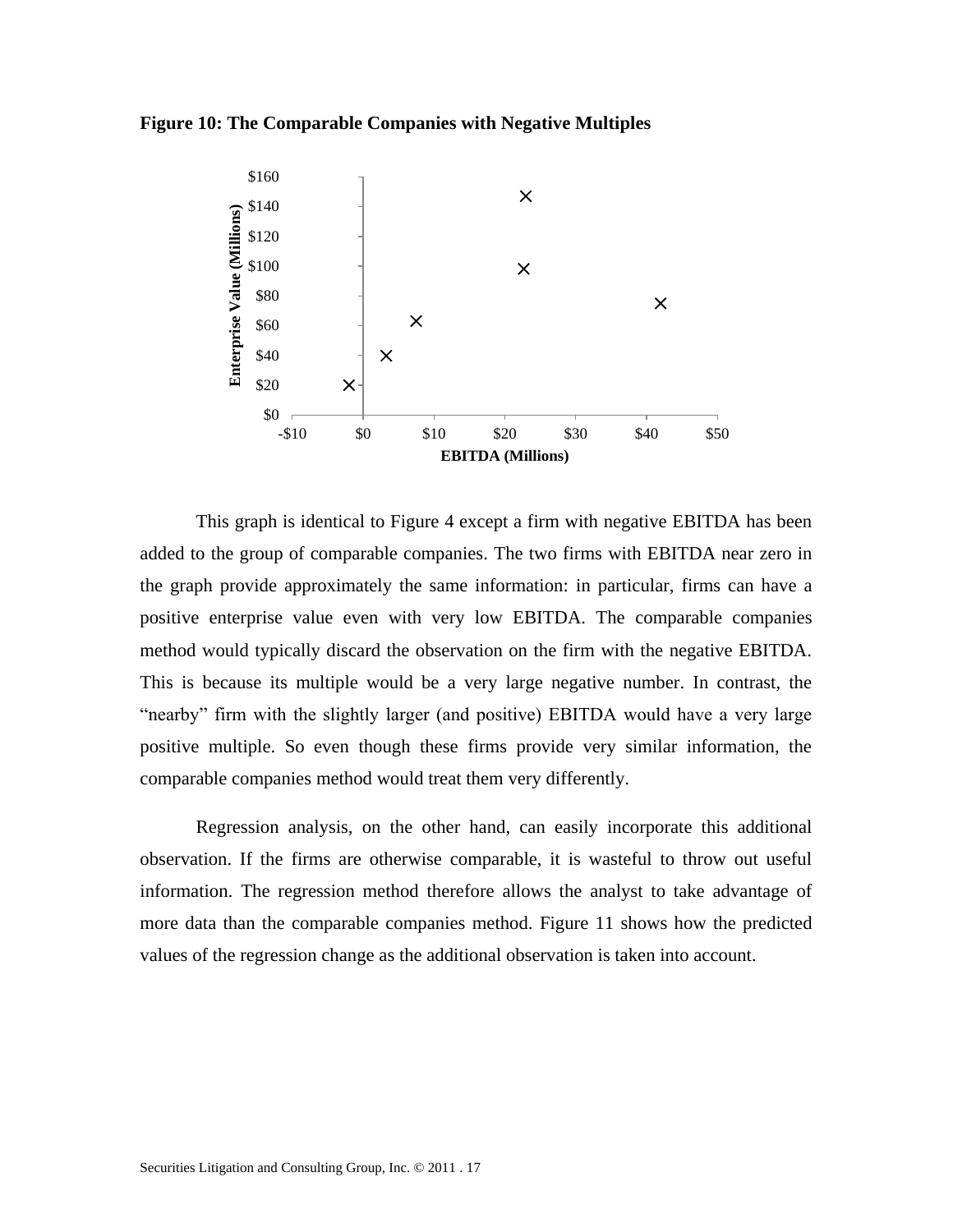**Figure 11: Regression Analysis Predicted Values with Negative Multiples**



The solid line is the original prediction line, estimated without the firm with negative EBITDA. The dashed line is the new prediction line after taking into account all relevant data. In this case, the predicted value of Astex, which has an EBITDA of \$16.4 million, decreases, and the estimate moves closer to the true value.

The summary statistics in Table 6 show that the valuation can be improved by incorporating all available information.

#### **Table 6: Absolute Percentage Errors When Including All Information**

| <b>Estimation Method</b>            | Sample<br>Valued    | Comparables<br>Sample |                                  | <b>Absolute Percentage Error</b> |
|-------------------------------------|---------------------|-----------------------|----------------------------------|----------------------------------|
|                                     |                     |                       | Mean                             | Median                           |
| Regression                          | Positive            | Positive              | 55.5%                            | 39.7%                            |
| Regression                          | Positive            | <b>Full Dataset</b>   | 27.3%                            | 10.7%                            |
| Regression                          | <b>Full Dataset</b> | <b>Full Dataset</b>   | 50.8%                            | 7.4%                             |
| Revenue as the Explanatory Variable |                     |                       |                                  |                                  |
| <b>Estimation Method</b>            | Sample<br>Valued    | Comparables<br>Sample | <b>Absolute Percentage Error</b> |                                  |
|                                     |                     |                       | Mean                             | Median                           |

# EBITDA as the Explanatory Variable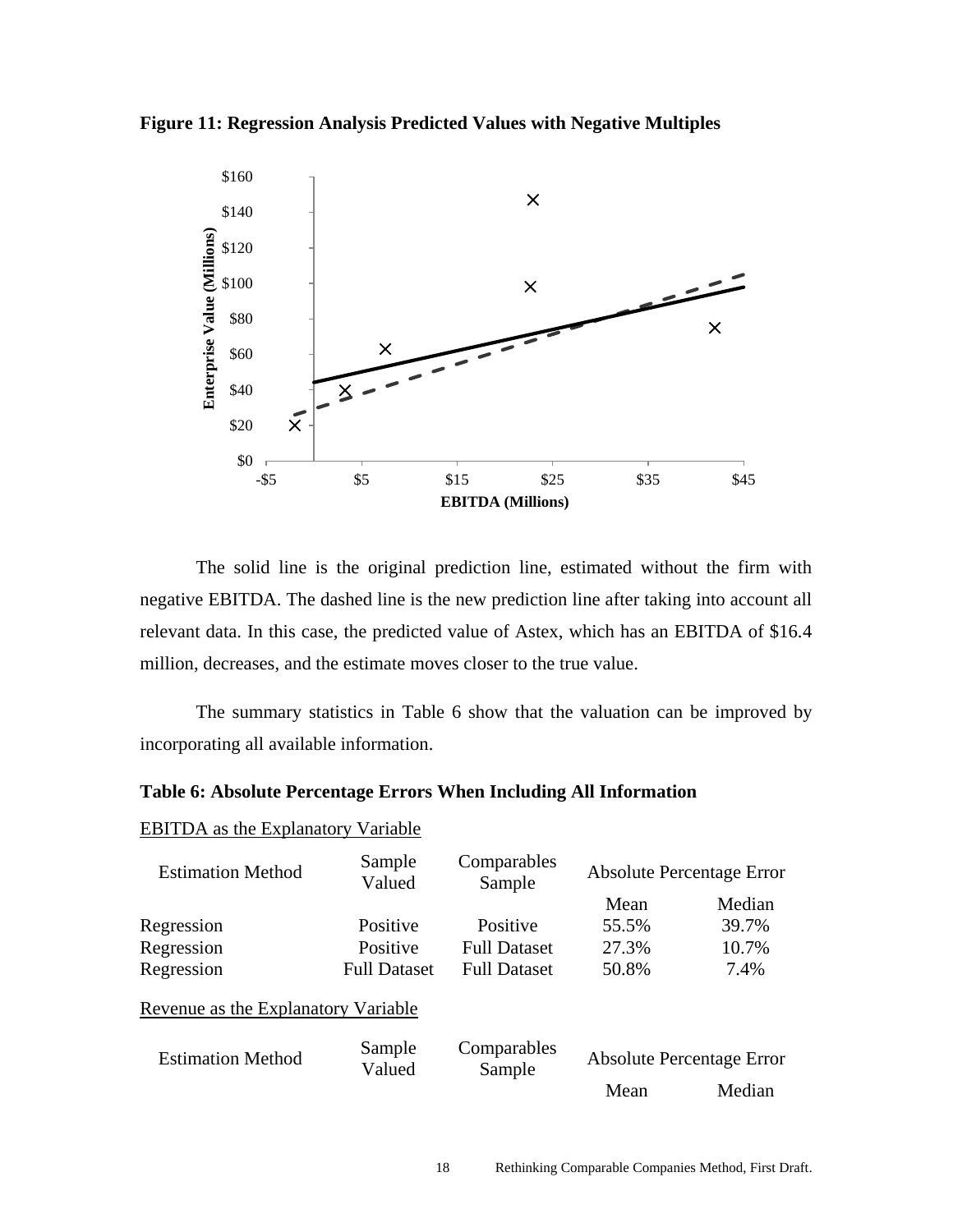| Regression | <b>Positive</b>     | Positive            | 31.7% | 9.0% |
|------------|---------------------|---------------------|-------|------|
| Regression | <b>Positive</b>     | <b>Full Dataset</b> | 31.3% | 7.1% |
| Regression | <b>Full Dataset</b> | <b>Full Dataset</b> | 32.4% | 7.4% |

The third row of Table 5 is reproduced here as the first row of Table 6 for ease of comparison. Comparing the first two rows in Table 6 shows that valuation accuracy improves when more information is included in the estimation process. The sample of firms being valued is the same for these two rows (the Positive sample). The difference between these rows is in which firms are included in the group of comparable companies: in the second row, the comparable firms might have negative earnings, while in the first row all comparable firms must have positive earnings.<sup>16</sup> Since the average absolute percentage errors are smaller in the second row of Table 6, using all available data improves the valuation's accuracy.

The estimates in the third row of Table 6 come from valuing all of the firms in our database, including those with negative earnings variables. The mean and median absolute percentage errors are approximately equal to the corresponding values in the second row, and do not differ in any systematic way. The regression method can be used to accurately value firms which the comparable companies method cannot.

These results show that the regression analysis method of valuation is superior to the comparable companies method for three reasons. First, regression analysis is more accurate when it is constrained to use the same data as the comparable companies method. Second, it is able to take advantage of more data than the comparable companies method, and its estimates improve when this data is used. Third, it is able to accurately value firms which the comparable companies method cannot.

#### **VI. Conclusion**

 $\overline{a}$ 

This paper studied the Comparable Companies Valuation method as it is commonly used in practice. We presented a simple graphical description of the algorithm underlying the comparable companies method. These graphs show intuitively why the

<sup>&</sup>lt;sup>16</sup> In the context of our graphical analysis the group of comparables for estimations in the second row *might* look like Figure 10, while the group of comparables for estimations in the first row *must* look like Figure 5.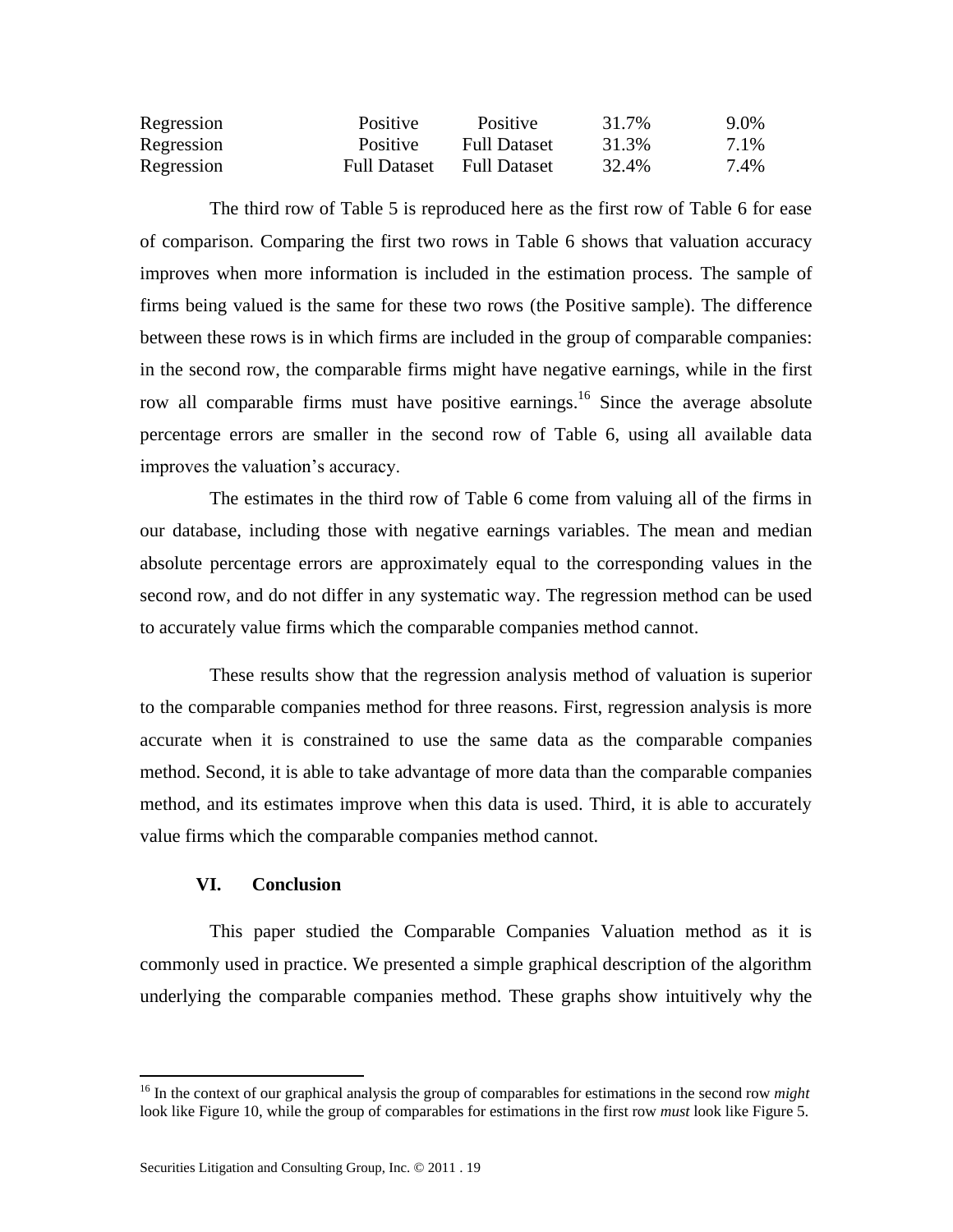this method generates poor predictions of value. It is a very rudimentary technique without rigorous foundation.

We then showed that an alternative prediction methodology using regression analysis performs much better than the comparable companies method. The estimates using regression analysis were shown to be much closer to the true value when using the same set of information as the comparable companies method. Additionally, regression analysis is able to take advantage of useful information contained in observations on firms with negative multiples. Including this information in the sample improves the estimates. Since the computational cost of using regression analysis is only slightly higher than the comparable companies method, we argue that practitioners should forego the comparable companies method in favor of using regression analysis.

#### **References**

Bader, L., "Valuing Companies, Valuing Pension Plans," *Contingencies,* September/October 2002.

Baker, M. and Rubak R. S., "Estimating Industry Multiples," Working Paper, 1999.

Cain, M. and Dennis, D., "Information Production by Investment Banks: Evidence From Fairness Opinions," Working Paper, 2011.

CFA® Program Curriculum, *Corporate Finance Level II*, Pearson Custom Publishing, Boston, 2009.

Cornell, B., *Corporate Valuation*, Irwin, 1993.

Damodaran, A., *Damodaran on Valuation: Security Analysis for Investment and Corporate Finance*, Second Edition, Wiley Finance, 2006.

Greene, W., *Econometric Analysis*, Fifth Edition, Prentice Hall, 2003.

Ibbotson Associates, *Cost of Capital 2004 Yearbook*, Ibbotson Associates, Chicago, 2004.

Koller, T., Goedhart, M., and Wessels, D., *Valuation: Measuring and Managing the Value of Companies*, McKinsey & Company, 5th Edition, John Wiley and Sons, 2010.

Liu, J., Nissim D., and Thomas, J., "Equity Valuation Using Multiples," *Journal of Accounting Research*, Vol. 40, No. 1, 2002.